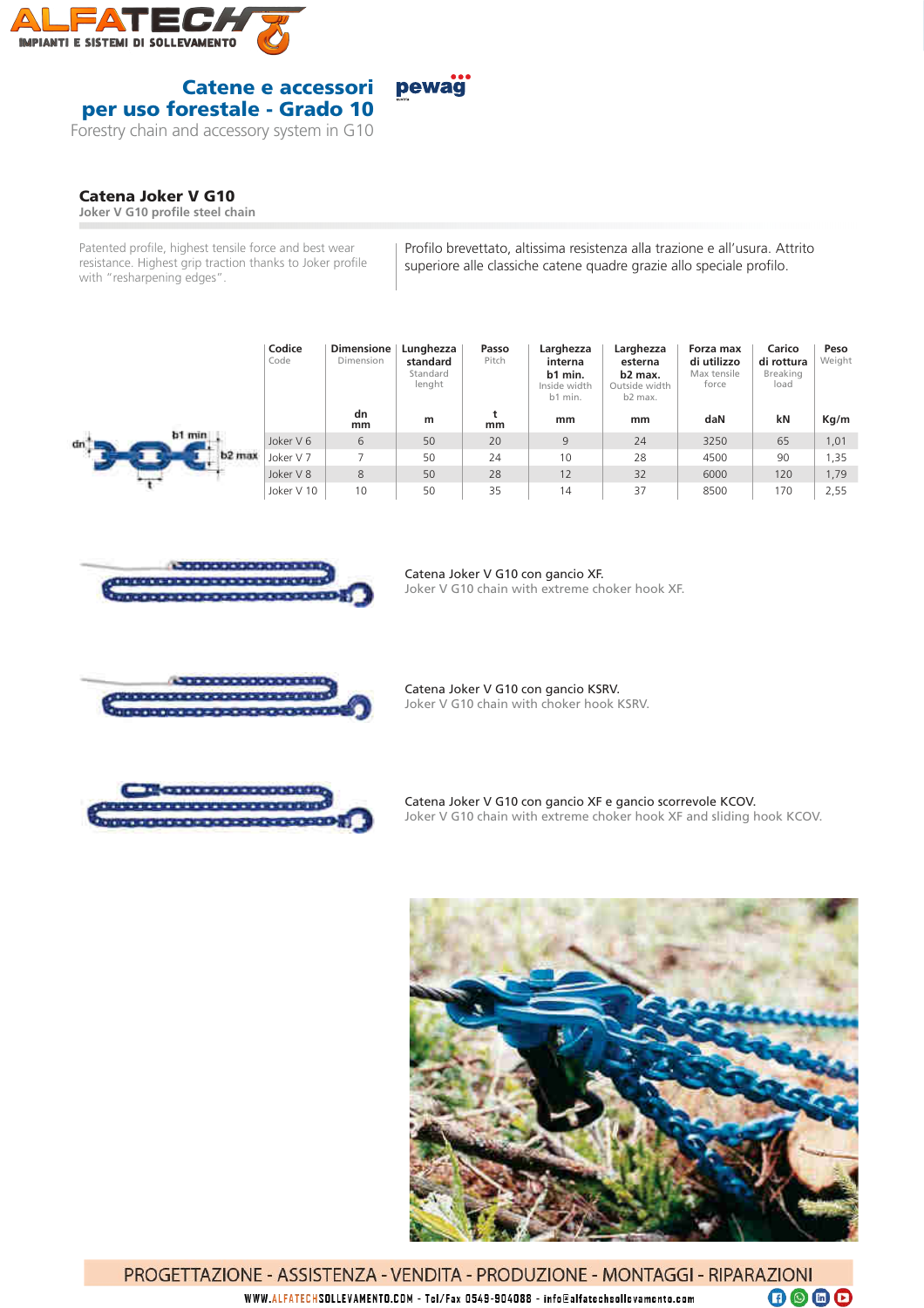



## Gancio XF per imbracature a strozzo

**XF Extreme choker hook**

Decrease in the permissible tension force is not necessary. Allows an easy hanging and taking out of the chain. Designed to prevent the chain from slipping out.

Nessuna riduzione di portata grazie allo speciale disegno. Consente il facile aggancio/sgancio della catena. Disegnato per prevenire l'accidentale fuoriuscita della catena.

| Codice<br>Code |                 | Forza max di utilizzo<br>Max tensile force |    | Peso<br>Weight |    |      |
|----------------|-----------------|--------------------------------------------|----|----------------|----|------|
|                |                 | daN                                        | mm | е<br>mm        | mm | Кg   |
|                | XF 7            | 4500                                       |    | 55             | 10 | 0,60 |
|                | XF <sub>8</sub> | 6000                                       | 10 | 55             |    | 0,60 |

## Gancio KSRV per imbracature a strozzo

**KSRV choker hook**

Always consider the choke hitch reduces the max tensile force of the sling by 20%. Allows an easy hanging and taking out of the chain. Designed to prevent the chain from slipping out.



Considerare sempre una perdita di portata pari al 20% dovuta all'utilizzo a strozzo. Consente il facile aggancio/sgancio della catena. Disegnato per prevenire l'accidentale fuoriuscita della catena.

| Codice<br>Code  | Forza max di utilizzo<br>Max tensile force |         | Peso<br>Weight |         |      |
|-----------------|--------------------------------------------|---------|----------------|---------|------|
|                 | daN                                        | d<br>mm | е<br>mm        | s<br>mm | Кg   |
| <b>KSRV 5/6</b> | 3250                                       | 7,4     | 43             | 8       | 0,22 |
| KSRV 7          | 4500                                       | 9       | 58             | 10      | 0,32 |
| KSRV8           | 6000                                       | 10      | 59             | 10      | 0.38 |
| KSRV 10         | 8500                                       | 12,5    | 81             | 12      | 0,76 |

## Gancio scorrevole GBGV

**GBGV Sliding shoe**

No reduction of the chain value thank to its optimal design. The chain can be hung on both sides - maximum safety.

Nessuna riduzione del carico di lavoro della catena grazie allo speciale disegno. La catena può essere agganciata da entrambe le parti - Massima sicurezza.

| Codice<br>Code | Forza max di utilizzo<br>Max tensile force |    | Peso<br>Weight |     |       |
|----------------|--------------------------------------------|----|----------------|-----|-------|
|                | daN                                        | mm | w<br>mm        | mm  | Кg    |
| GBGV 7/8       | 6000                                       | 34 | 20             | 145 | 0,61  |
| GBGV 10        | 8500                                       | 42 | 36             | 208 | 38, ا |

PROGETTAZIONE - ASSISTENZA - VENDITA - PRODUZIONE - MONTAGGI - RIPARAZIONI  $\overline{0}$  @  $\Theta$ 

WWW.ALFATECHSOLLEVAMENTO.COM - Tel/Fax 0549-904088 - info@alfatechsollevamento.com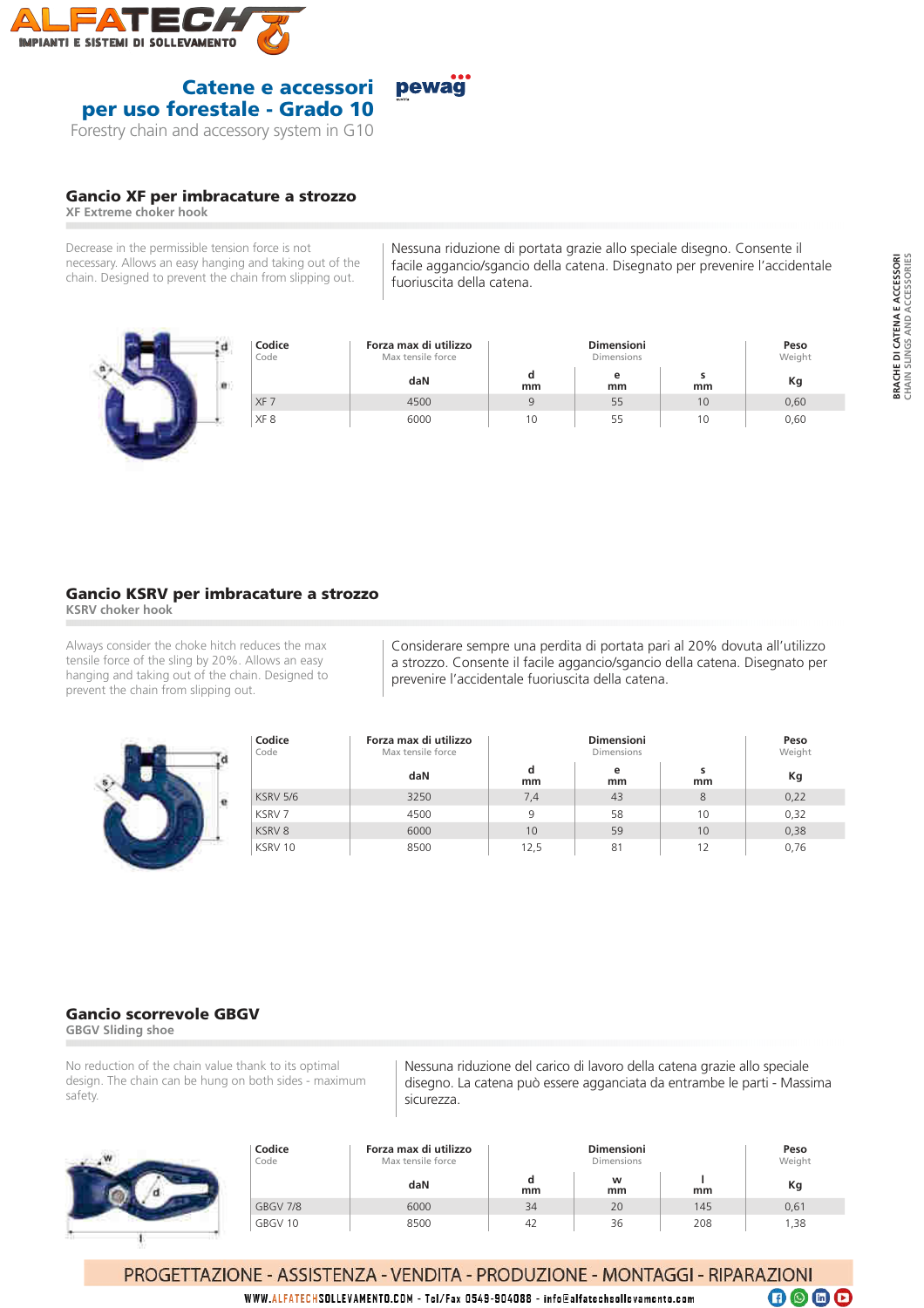

#### pewag<sup>"</sup> Catene e accessori per uso forestale - Grado 8

Forestry chain and accessory system in G8

## Gancio scorrevole KCOV

**KCOV Sliding hook**

Used as sliding hook on the rope winch. Due to its slot the rope can be hang up and demounted quickly.

Viene utilizzato come gancio scorrevole in combinazione con la fune del verricello. La fune può essere inserita o smontata facilmente grazie alla fessura posta lateralmente sul gancio.

| Codice<br>Code     | Forza max di utilizzo<br>Max tensile force |         | Peso<br>Weight |         |         |      |
|--------------------|--------------------------------------------|---------|----------------|---------|---------|------|
|                    | daN                                        | d<br>mm | e<br>mm        | s<br>mm | b<br>mm | Кg   |
| KCOV <sub>7</sub>  | 4500                                       | 9,0     | 87,5           | 16.5    | 36,0    | 0,78 |
| KCOV <sub>8</sub>  | 6000                                       | 10,0    | 87.0           | 16,5    | 36,0    | 0,78 |
| KCOV <sub>10</sub> | 8500                                       | 12,5    | 85,5           | 16,5    | 36,0    | 0,78 |

# Scorsoio GOS

**GOS sliding lug**

Sliding hook for choker rope. High breaking force and wear resistance. Unitamente alla fune consente di imbragare il carico a "strozzo". Alto carico di rottura e resistenza all'usura.





PROGETTAZIONE - ASSISTENZA - VENDITA - PRODUZIONE - MONTAGGI - RIPARAZIONI  $\n **0**\n **0**\n **0**\n$ WWW.ALFATECHSOLLEVAMENTO.COM - Tel/Fax 0549-904088 - info@alfatechsollevamento.com